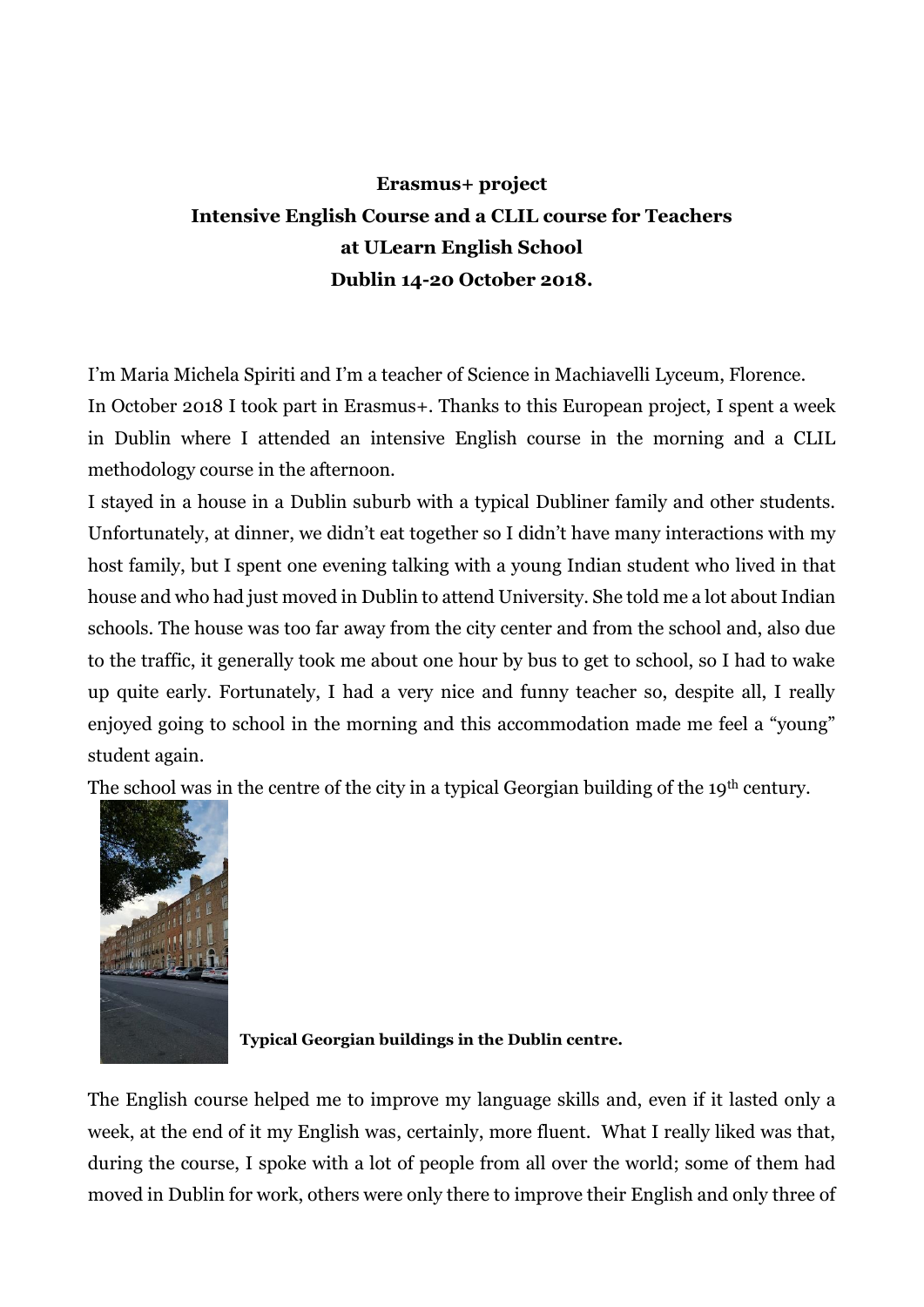them were European teachers taking part in the Erasmus+ project like me. My nice and funny teacher made my learning easier, but it was hard to come back home and do my homeworks.

In the afternoon I attended a CLIL methodology course with a very nice and competent teacher, Roisin. During the afternoon course I met other teachers coming from all over Europe. That was a very interesting experience. We manage to compare our school system and methodologies. Roisin taught us a lot of new methods to involve our students during our lessons and she even taught us some Gaelic words. At the end of the course we received a certificate.

During the week the school organized a very interesting guided walking tour of Dublin city center. We visited the park where Oscar Wilde used to go to walk just in front of his house, where now you can find his statue. Our guide told us a lot of anecdotes of Dublin and a really enjoyed the tour.



**Oscar Wilde statue and his house, under restyling.**

During the afternoon as soon as I had some time, I visited the most important Dublin Museums. I really liked the Natural History museum. It's a small museum that encompasses outstanding examples of wildlife from Ireland and the far corners of the globe, some to be seen today and others long extinct including a complete Dodo skeleton and a very rare Tasmanian wolf prepared as a mounted taxidermy specimen.





**Tasmanian wolf** *(Thylacinus cynocephalus)* **and the Dodo (***Raphus cucullatus***) skeleton.**